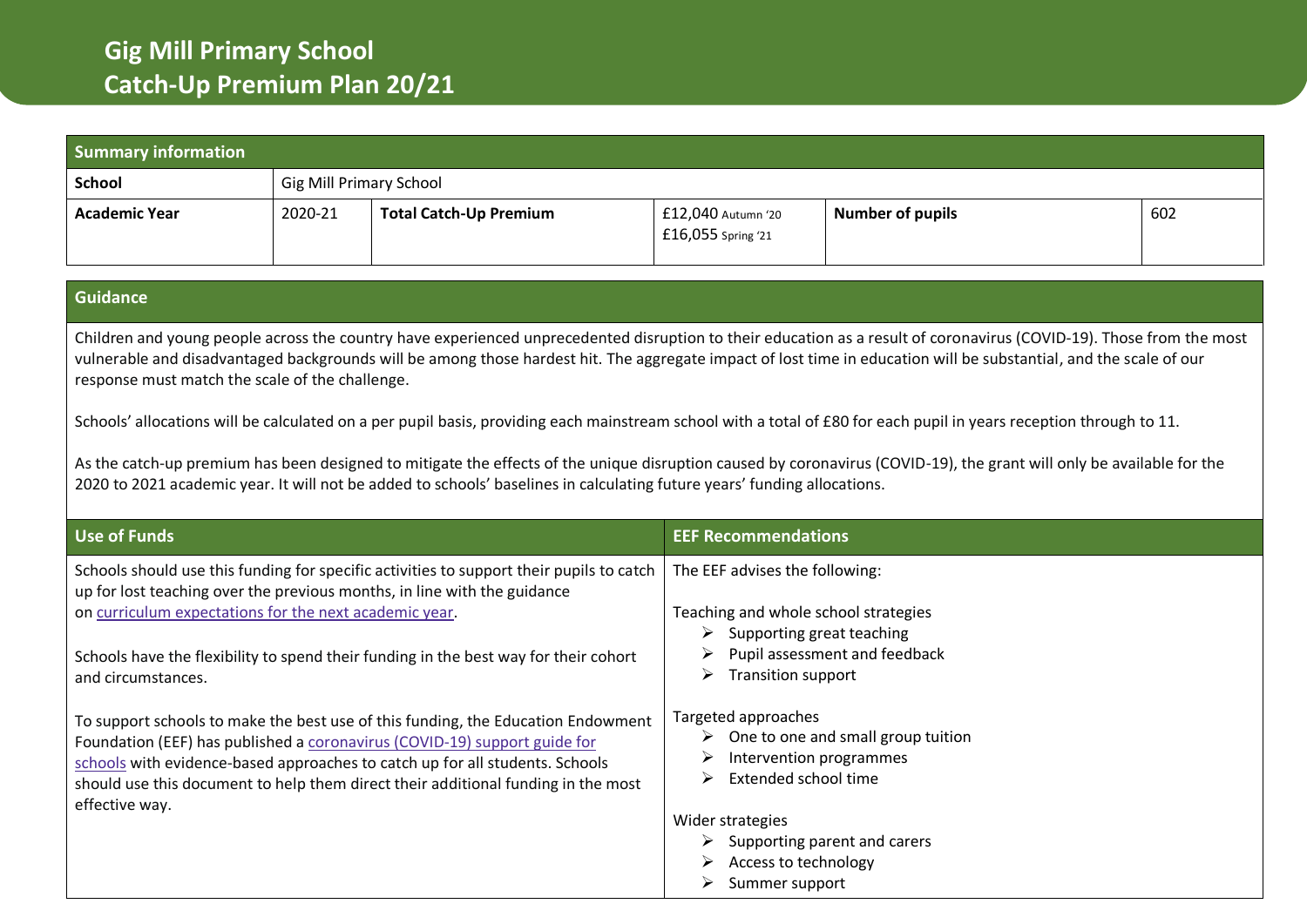| <b>Identified impact of lockdown</b> |                                                                                                                                                                                                                                                                                                                                                                                                                                                                                                          |  |  |  |
|--------------------------------------|----------------------------------------------------------------------------------------------------------------------------------------------------------------------------------------------------------------------------------------------------------------------------------------------------------------------------------------------------------------------------------------------------------------------------------------------------------------------------------------------------------|--|--|--|
| <b>Maths</b>                         | Specific content has been missed in Summer '20, leading to gaps in learning. Children still have positive attitudes to maths and lockdown experiences have<br>been different with some not accessing lessons online.<br>Recall of basic skills has suffered - children are not able to recall addition facts, times tables and have forgotten once taught calculation strategies.<br>This in turn has slowed the sequence of learning journeys.                                                          |  |  |  |
| <b>Writing</b>                       | Children haven't necessarily missed 'units' of learning in the same way as Maths, however they have lost essential practising of writing skills. SPAG specific<br>knowledge has suffered, leading to lack of fluency in writing. Those who have maintained writing throughout lockdown are less affected, however those<br>who evidently didn't write much have had to work additionally hard on writing stamina and improving their motivation due to the lack of fluency in their<br>ability to write. |  |  |  |
| <b>Reading</b>                       | Children accessed reading during lockdown more than any other subject. This is something that was more accessible for families and required less teacher<br>input. However, children are less fluent in their reading and the gap between those children that read frequently and those children who don't, is now<br>widened. The bottom 20% of readers have been disproportionately affected.                                                                                                          |  |  |  |
| Non-core                             | There are now significant gaps in knowledge - whole units of work have not been taught, meaning that children are less able to access pre-requisite<br>knowledge when learning something new and they are less likely to make connections between concepts and themes throughout the curriculum. Children<br>have also missed out on the curriculum experiences e.g. trips, visitors and powerful curriculum moments.                                                                                    |  |  |  |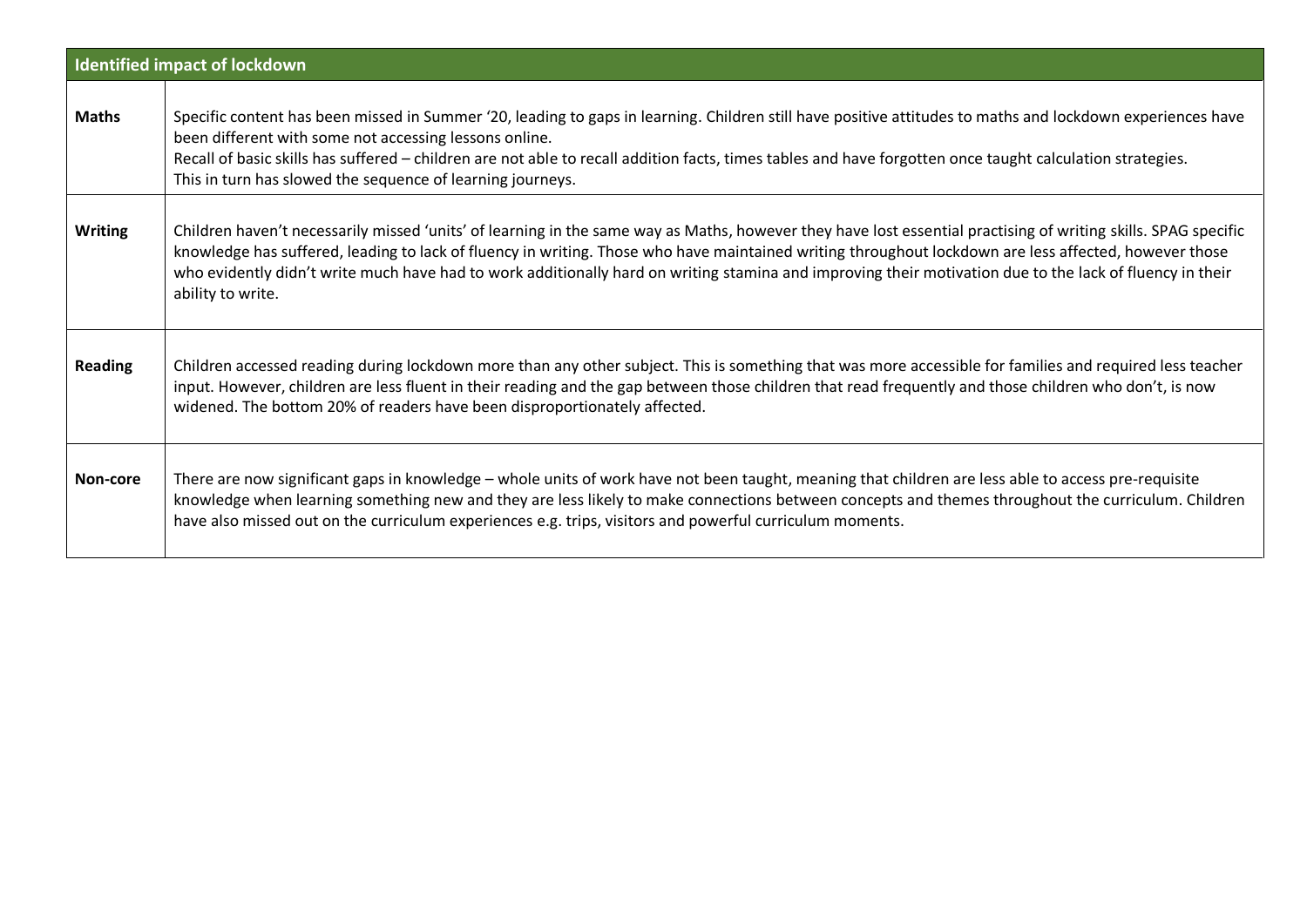**Planned expenditure -** The headings below are grouped into the categories outlined in the Education Endowment Foundation's coronavirus support guide for schools)

| i. Teaching and whole-school strategies                                                                                                                                                                                                                                                                                                                                                                                                                                                                                                                                     |                                                                                                                                                                                                                                                                                 |                        |                    |               |  |
|-----------------------------------------------------------------------------------------------------------------------------------------------------------------------------------------------------------------------------------------------------------------------------------------------------------------------------------------------------------------------------------------------------------------------------------------------------------------------------------------------------------------------------------------------------------------------------|---------------------------------------------------------------------------------------------------------------------------------------------------------------------------------------------------------------------------------------------------------------------------------|------------------------|--------------------|---------------|--|
| <b>Desired outcome</b>                                                                                                                                                                                                                                                                                                                                                                                                                                                                                                                                                      | Chosen approach and anticipated cost                                                                                                                                                                                                                                            | Impact (once reviewed) | <b>Staff lead</b>  | <b>Review</b> |  |
| Supporting great teaching:<br>Gig Mill have adopted a 'recovery curriculum' for the<br>initial return to school from September 2020. This<br>approach is research based and building on school<br>successes in June 2020; focus is on pastoral care, mental<br>wellbeing and building positive relationships in order to<br>rebuild positive learning behaviours and pupil<br>engagement.                                                                                                                                                                                   | <b>INSET day time in June and September</b><br>Curriculum planning time for all year groups<br>(INSET and allocated CPD time)<br>Additional time for teachers to research and plan<br>recovery curriculum. Release time and additional cover<br>will be required to facilitate. |                        | AH                 |               |  |
| Teaching assessment and feedback<br>Pupils starting points have been taken as at March'20,<br>gaps in learning identified from summer term coverage<br>from the previous year group.<br>Autumn '20 will start with this teaching before starting<br>the current year group plans. Eg Y3 will start with<br>Summer term year 2, and move onto Y3 curriculum<br>Teachers have a very clear understanding of what gaps<br>in learning remain and use this to inform the taught<br>curriculum. Focus on Reading & Maths term 1, Writing<br>term 2, Science & Humanities term 3. | Year group planning and CPD time to:<br>Rewrite curriculum plans<br>Transition meetings for existing and new teaching staff<br>to transfer records, and have discussions<br><b>Reading release time</b><br><b>Maths release time</b><br><b>SEN release time</b>                 |                        | AH                 | July 21       |  |
| Supporting great teaching:<br>The IL curriculum (foundation subjects) will be planned<br>taking account of 'lost' summer term learning. In many<br>areas consideration for how pre-requisite knowledge<br>will be taught alongside new learning so that knowledge<br>gaps can be reduced.                                                                                                                                                                                                                                                                                   | Additional time for teachers to research and plan non-<br>core subjects on INSET and staff CPD.                                                                                                                                                                                 |                        | AH                 | Feb 21        |  |
| Despite the limitations placed on schools in terms of use<br>of physical resources and the sharing of them<br>manipulatives are accessed regularly in Maths. Reading<br>resources across school have been reorganised into 3<br>zones and year group bubble resources.<br>This supports pedagogy and learning.                                                                                                                                                                                                                                                              | Purchase additional manipulatives for EYFS/KS1<br><b>Purchase additional reading resources for Phonic Stages</b><br>2 and 4<br>Purchase additional online reading resources Bug Club to<br>support remote learning and reading progression                                      |                        | Subject<br>leaders | Feb 21        |  |
|                                                                                                                                                                                                                                                                                                                                                                                                                                                                                                                                                                             |                                                                                                                                                                                                                                                                                 |                        |                    |               |  |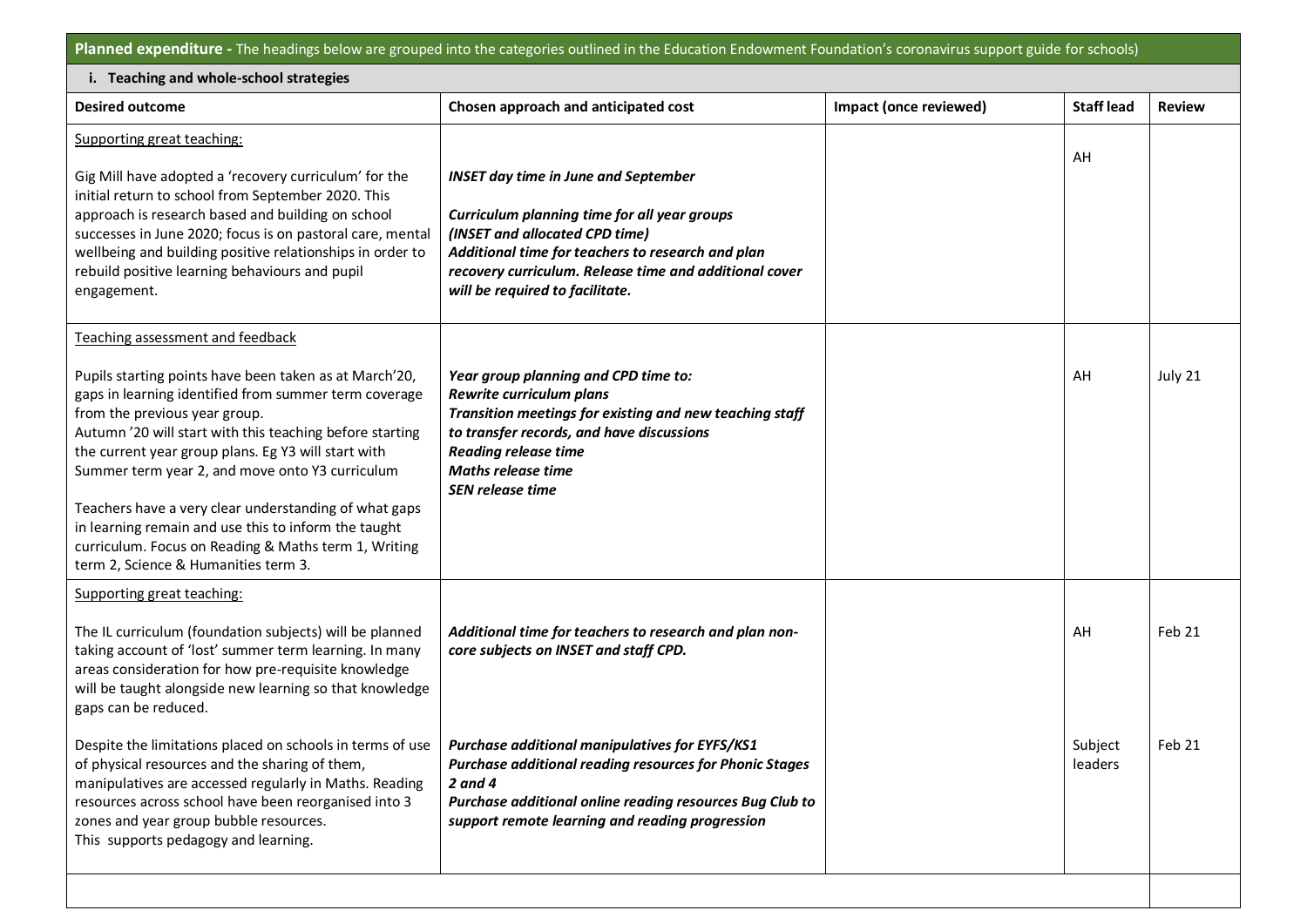| <b>Targeted approaches</b><br>ii.                                                                                                                                                                                                                                                                                                                                          |                                                                                                                                                                                                                                                                                                         |                        |                   |                        |  |  |
|----------------------------------------------------------------------------------------------------------------------------------------------------------------------------------------------------------------------------------------------------------------------------------------------------------------------------------------------------------------------------|---------------------------------------------------------------------------------------------------------------------------------------------------------------------------------------------------------------------------------------------------------------------------------------------------------|------------------------|-------------------|------------------------|--|--|
| <b>Desired outcome</b>                                                                                                                                                                                                                                                                                                                                                     | Chosen action/approach                                                                                                                                                                                                                                                                                  | Impact (once reviewed) | <b>Staff lead</b> | <b>Review</b><br>date? |  |  |
| Supporting great teaching: Intervention<br>Flexible use of staffing in order to support targeted<br>interventions:<br>September - mental wellbeing, identifying pupils and<br>families needing additional support and signposting to<br>agencies. (AH, AS, JJ, JG, EP service and school nurse)<br>October - Language - Speech & Language in EYFS, Phonics                 | Flexible use of staffing in order to support targeted<br>interventions:<br>September - mental wellbeing, identifying pupils and<br>families needing additional support and signposting to<br>agencies. (AH, AS, JJ, JG, EP service and school nurse)<br>October - Language - Speech & Language in EYFS, |                        | AS                |                        |  |  |
| in EYFS, Years 1,2,3, Reading in all year groups<br>October - Year 6 Maths intervention targeting FSM / PP                                                                                                                                                                                                                                                                 | Phonics in EYFS, Years 1,2,3,<br>Reading in all year groups<br>October - Year 6 Maths intervention targeting FSM / PP<br>November - Year 1 language intervention                                                                                                                                        |                        |                   |                        |  |  |
| 1-to-1 and small group tuition<br>Identified children will have significantly increased rates of<br>reading fluency and comprehension. They will be able to<br>comprehend reading better as a result of being able to read<br>at pace without spending their working memory decoding.<br>They will be confident readers and dips in reading<br>attainment will be negated. | October - Language - Speech & Language in EYFS,<br>Phonics in EYFS, Years 1,2,3,<br>Reading in all year groups<br>October - Year 6 Maths intervention targeting FSM / PP<br>November - Year 1 language intervention                                                                                     |                        | AH                | Feb 21                 |  |  |
|                                                                                                                                                                                                                                                                                                                                                                            |                                                                                                                                                                                                                                                                                                         |                        |                   | Feb 21                 |  |  |
| Intervention programme                                                                                                                                                                                                                                                                                                                                                     |                                                                                                                                                                                                                                                                                                         |                        |                   |                        |  |  |
| An tailored Maths intervention, supports those identified<br>children in reinforcing their understanding of basic maths<br>skills and application of number.                                                                                                                                                                                                               | An intervention is planned for based on needs for<br>individuals, 3 different small groups identified.<br>Staff deliver interventions twice weekly for each Year<br>6 group.                                                                                                                            |                        | AH<br><b>NP</b>   | July 21                |  |  |
|                                                                                                                                                                                                                                                                                                                                                                            |                                                                                                                                                                                                                                                                                                         |                        |                   |                        |  |  |